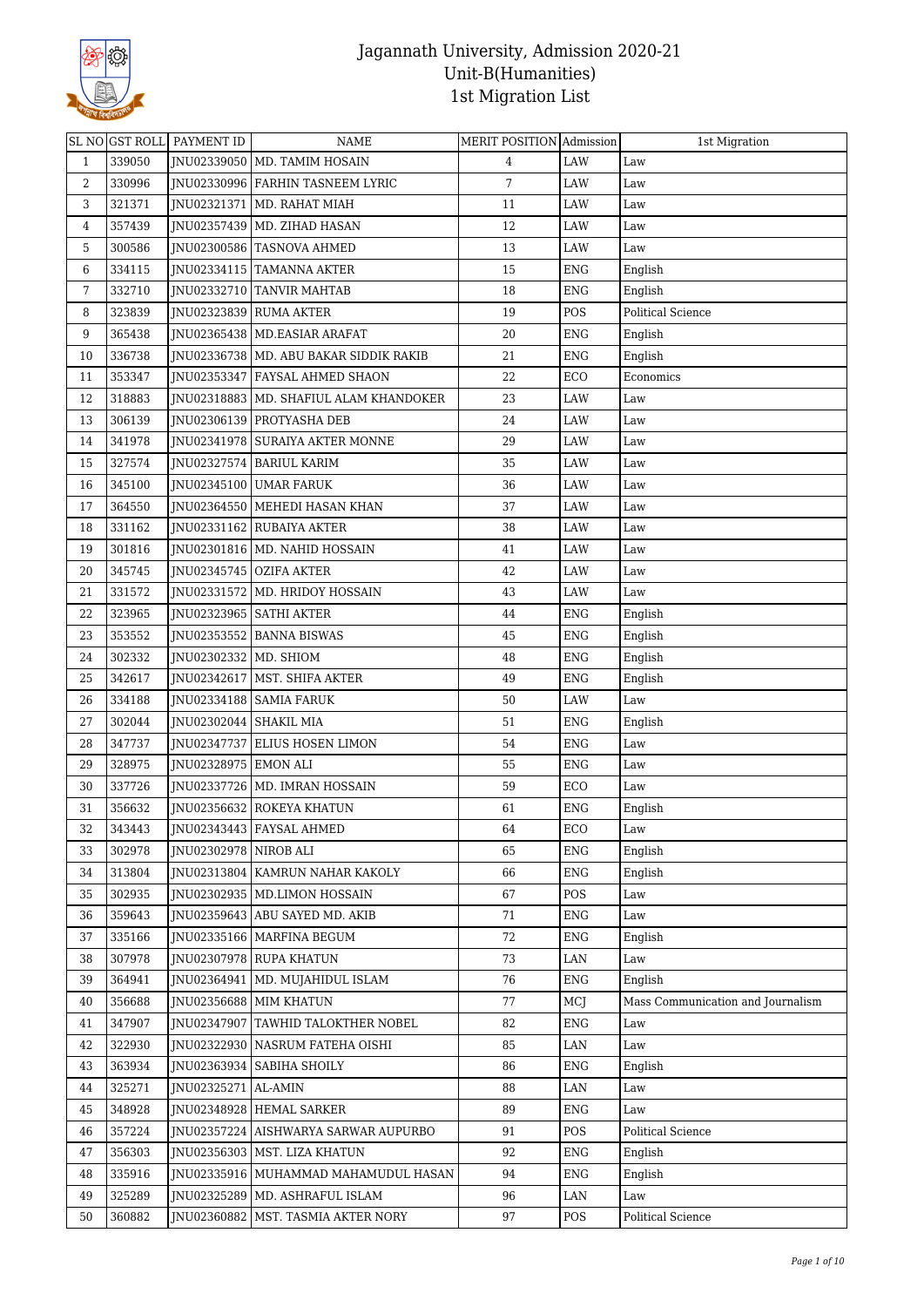

| 51  | 346812 | JNU02346812 JUI AKTER |                                        | 98  | <b>ENG</b> | Law                      |
|-----|--------|-----------------------|----------------------------------------|-----|------------|--------------------------|
| 52  | 326952 |                       | JNU02326952 ARJUMA KHATUN              | 99  | <b>LAN</b> | Law                      |
| 53  | 300292 |                       | JNU02300292   SADIA KARIM MITU         | 101 | ECO        | Economics                |
| 54  | 322698 |                       | JNU02322698   MD. TAUHID SARKER TANJIL | 102 | LAN        | Land Management and Law  |
| 55  | 340535 |                       | JNU02340535 ERTIZA ARAFAT RAFID        | 103 | <b>LAN</b> | Land Management and Law  |
| 56  | 360776 |                       | JNU02360776   SAHZAHAN KHAN            | 105 | LAN        | Land Management and Law  |
| 57  | 331511 | JNU02331511           | <b>ABU NAYEEM</b>                      | 106 | ECO        | Economics                |
| 58  | 318208 |                       | JNU02318208   MD. WAKE BUL HAQUE       | 107 | LAN        | Land Management and Law  |
| 59  | 350695 |                       | INU02350695   MOSAMMAT SUMAYA AKTER    | 109 | LAN        | Land Management and Law  |
| 60  | 325077 | JNU02325077           | MD. MUJTAHID HASSAN RAFI               | 113 | $\rm LAN$  | Land Management and Law  |
| 61  | 351738 |                       | JNU02351738   SAJEDUL KARIM            | 114 | <b>LAN</b> | Land Management and Law  |
| 62  | 346222 |                       | JNU02346222 APARUPA SAHA               | 115 | <b>LAN</b> | Land Management and Law  |
| 63  | 357704 |                       | JNU02357704   MD. NAIM BABU            | 123 | POS        | English                  |
| 64  | 303005 |                       | JNU02303005   MD. RIDOY HOSSAIN        | 124 | LAN        | Land Management and Law  |
| 65  | 320527 | JNU02320527           | NASIMA AKTER MIM                       | 125 | LAN        | Land Management and Law  |
| 66  | 319664 |                       | JNU02319664 SHOHEL RANA                | 130 | LAN        | Land Management and Law  |
| 67  | 309602 |                       | JNU02309602   MD. SHOHAEB HASAN        | 132 | POS        | English                  |
| 68  | 333902 |                       | JNU02333902 LAJULY ISLAM               | 133 | ECO        | Economics                |
| 69  | 334437 | JNU02334437           | ISRAT JAHAN JOTHI                      | 135 | LAN        | Land Management and Law  |
| 70  | 300944 | JNU02300944           | <b>SUNZIDA AKTER</b>                   | 136 | LAN        | Land Management and Law  |
| 71  | 357922 |                       | JNU02357922   MD. SHAKURUL ISLAM RONI  | 137 | BAN        | English                  |
| 72  | 320336 |                       | JNU02320336   MST. AFIATUN NAZIRA      | 138 | ECO        | Economics                |
| 73  | 308875 |                       | JNU02308875   MD. SHEMUL MORAL         | 139 | ECO        | Economics                |
| 74  | 327529 |                       | JNU02327529   ANOWAR HOSEN             | 142 | POS        | English                  |
| 75  | 357958 |                       | JNU02357958   ESHATUR RODIA            | 144 | ECO        | English                  |
| 76  | 331534 |                       | JNU02331534   MD ABDULLAH AL NOMAN     | 145 | LAN        | Land Management and Law  |
| 77  | 325178 |                       | JNU02325178   MD. SOUROV               | 147 | PAd        | English                  |
| 78  | 338209 | JNU02338209   SHAMIM  |                                        | 148 | LAN        | Land Management and Law  |
| 79  | 338452 |                       | JNU02338452   MD. NAZIM UDDIN          | 149 | POS        | <b>Political Science</b> |
| 80  | 350866 |                       | JNU02350866 BIJOYA MOJUMDER            | 151 | <b>LAN</b> | Land Management and Law  |
| 81  | 336059 |                       | JNU02336059   MAHMUD HASAN             | 154 | ECO        | Economics                |
| 82  | 355982 |                       | JNU02355982 ROZA ROWNOK                | 155 | POS        | English                  |
| 83  | 334097 |                       | JNU02334097   MOURI HAQUE DOLA         | 156 | BAN        | English                  |
| 84  | 347679 |                       | JNU02347679   MD. SADEKUR RAHMAN       | 158 | ECO        | Economics                |
| 85  | 303127 | JNU02303127           | MD. ABDULLAH                           | 159 | ECO        | Economics                |
| 86  | 315562 |                       | JNU02315562 MD. NAHID HASAN            | 160 | LAN        | Land Management and Law  |
| 87  | 347508 |                       | JNU02347508   MD. ARIFUL ISLAM         | 161 | LAN        | English                  |
| 88  | 331480 |                       | INU02331480 HAMEEM SHARMIN             | 163 | ECO        | Economics                |
| 89  | 346118 |                       | JNU02346118   MARJIA JINAT             | 165 | LAN        | English                  |
| 90  | 352774 |                       | JNU02352774 TOHURA ANJUM               | 168 | SOC        | Land Management and Law  |
| 91  | 352118 |                       | JNU02352118   ASIFUL ISLAM             | 171 | ECO        | Land Management and Law  |
| 92  | 325912 |                       | JNU02325912   FARHANA JESMINE          | 172 | ECO        | Economics                |
| 93  | 331332 |                       | JNU02331332   KH.SADIA SULTANA         | 173 | ECO        | Land Management and Law  |
| 94  | 334059 |                       | JNU02334059 AYESHA SEDDIKA             | 174 | POS        | Political Science        |
| 95  | 324819 |                       | JNU02324819 JAKARIA RAHMAN             | 175 | ECO        | Economics                |
| 96  | 348428 |                       | JNU02348428   K. M. AZAD BIN TUSER     | 177 | POS        | Political Science        |
| 97  | 301780 |                       | JNU02301780   MST. RUMA KHATUN         | 182 | SOC        | English                  |
| 98  | 334007 | JNU02334007           | <b>FARIA AFZAL EVA</b>                 | 183 | MCJ        | Economics                |
| 99  | 337755 |                       | JNU02337755 NISHAD HASAN               | 185 | POS        | Economics                |
| 100 | 331598 |                       | JNU02331598   SHAKIB AL HASAN          | 187 | BAN        | Land Management and Law  |
| 101 | 300402 | JNU02300402           | <b>FATIMA KHATUN</b>                   | 188 | BAN        | English                  |
|     |        |                       |                                        |     |            |                          |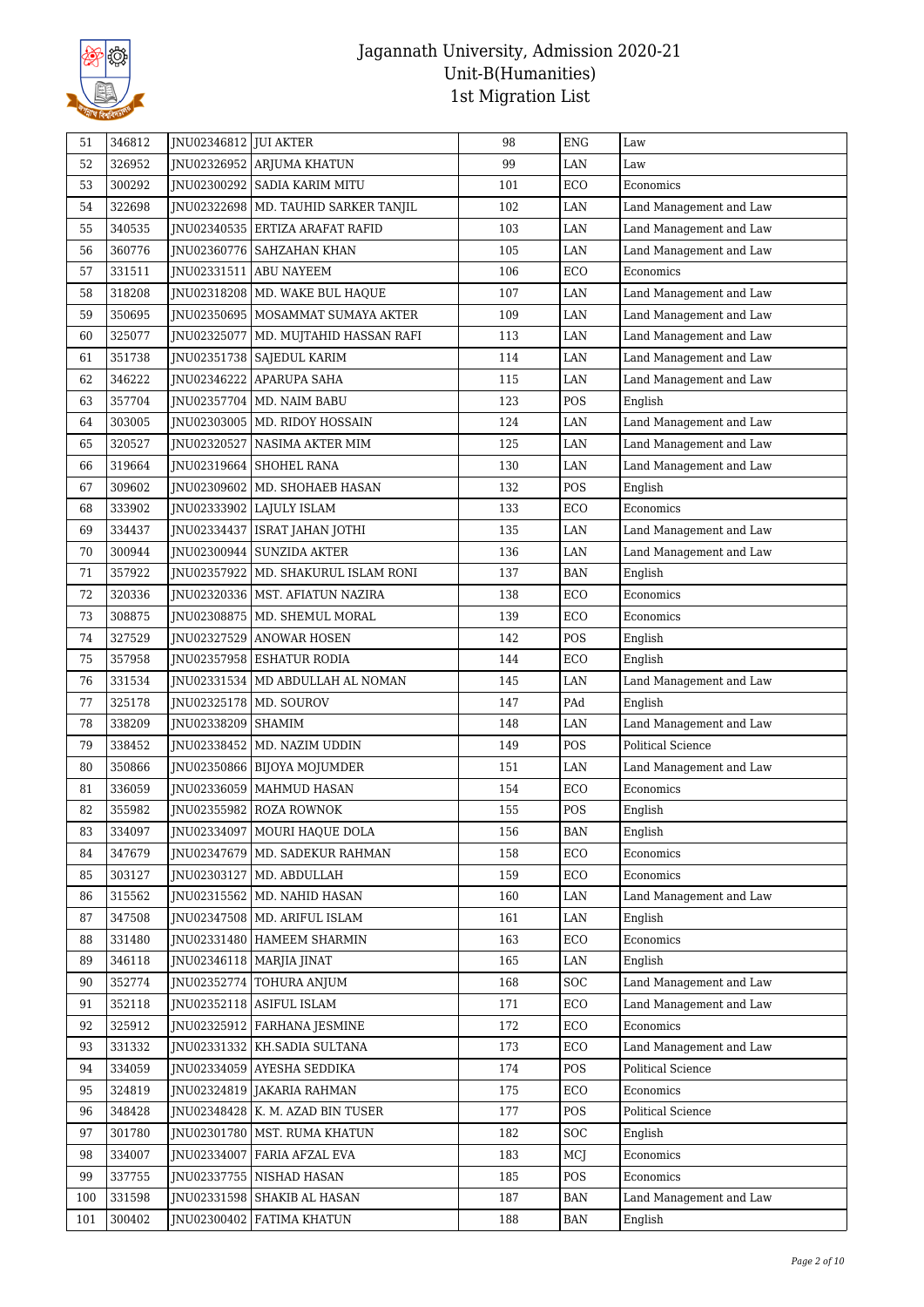

| 102 | 314746 |                          | INU02314746   MST. IMON AFROSE IMU     | 189 | POS                     | English                           |
|-----|--------|--------------------------|----------------------------------------|-----|-------------------------|-----------------------------------|
| 103 | 360567 |                          | JNU02360567   MD. LEON SARKAR          | 191 | SOC                     | English                           |
| 104 | 313933 |                          | JNU02313933   MAHIMUNA AKTER MOONMOON  | 192 | POS                     | <b>Political Science</b>          |
| 105 | 362401 | JNU02362401              | MD. SHAKIL                             | 195 | POS                     | English                           |
| 106 | 357762 |                          | JNU02357762 HABIB MOHAMAD FARUK AZAM   | 201 | PAd                     | Land Management and Law           |
| 107 | 361044 |                          | JNU02361044   MD. PORAN MONDOL         | 204 | POS                     | English                           |
| 108 | 350893 |                          | JNU02350893   MD. TAFHIMUR RAHMAN KHAN | 206 | PAd                     | Land Management and Law           |
| 109 | 334026 |                          | JNU02334026   FARIDA SULTANA PREITY    | 208 | PAd                     | English                           |
| 110 | 317588 |                          | JNU02317588   MD. JAHID HOSEN          | 210 | POS                     | <b>Political Science</b>          |
| 111 | 323961 |                          | JNU02323961 ESRAT JAHAN ESA            | 211 | PAd                     | English                           |
| 112 | 346339 |                          | JNU02346339 RUMA AKTER SATHI           | 216 | <b>BAN</b>              | English                           |
| 113 | 337826 |                          | JNU02337826 SAMY SADMAN SAKIB          | 217 | PAd                     | Land Management and Law           |
| 114 | 314809 |                          | JNU02314809 ALIHIS SAWN                | 219 | PAd                     | Land Management and Law           |
| 115 | 314701 | JNU02314701              | JAKIA FARZANA RIVA                     | 221 | POS                     | English                           |
| 116 | 343829 |                          | JNU02343829   BIDDUT SARKER            | 223 | PAd                     | English                           |
| 117 | 340219 |                          | JNU02340219   MD. IBRAHIM              | 225 | POS                     | English                           |
| 118 | 324482 |                          | JNU02324482   MD HABIBULLAH MUJAHID    | 227 | POS                     | Land Management and Law           |
| 119 | 341811 | JNU02341811   SAYMA YEAN |                                        | 228 | MCJ                     | Mass Communication and Journalism |
| 120 | 352688 |                          | JNU02352688   RUMANA JAMAL             | 232 | POS                     | English                           |
| 121 | 333938 |                          | JNU02333938   SADIA AKTER              | 233 | MCJ                     | Mass Communication and Journalism |
| 122 | 365103 |                          | JNU02365103   MD. SABBIR HOSSEN        | 238 | PAd                     | Land Management and Law           |
| 123 | 315492 |                          | JNU02315492   MD. MASUM ALI            | 240 | POS                     | <b>Political Science</b>          |
| 124 | 331237 | JNU02331237              | <b>LISA IMRAN</b>                      | 241 | <b>BAN</b>              | Economics                         |
| 125 | 336168 |                          | JNU02336168   MD. BURHAN UDDIN         | 242 | POS                     | <b>Political Science</b>          |
| 126 | 333002 |                          | JNU02333002   MOHAMMED NAZIM UDDIN     | 243 | IER                     | Economics                         |
| 127 | 316386 |                          | JNU02316386   MD. HELAL UDDIN          | 251 | <b>BAN</b>              | Economics                         |
| 128 | 343185 | JNU02343185   MD SAJIB   |                                        | 253 | $\mathop{\mathrm{PAd}}$ | Economics                         |
| 129 | 347622 |                          | JNU02347622   MD. SAKIB HOSAN          | 254 | POS                     | Land Management and Law           |
| 130 | 309913 |                          | JNU02309913   MD. ABU TAHER            | 255 | PAd                     | Economics                         |
| 131 | 317577 | JNU02317577              | <b>FERDUS ALOM</b>                     | 256 | POS                     | Economics                         |
| 132 | 363067 | JNU02363067              | MD. MEHEDI HASAN                       | 258 | PAd                     | Economics                         |
| 133 | 338776 |                          | JNU02338776   MAHOFUJ HOSSAIN          | 259 | <b>BAN</b>              | Bangla                            |
| 134 | 347762 |                          | JNU02347762   MD. SOLAIMAN RAFE        | 260 | PAd                     | Land Management and Law           |
| 135 | 352279 |                          | JNU02352279   MD. MAFIJUL ALAM         | 261 | PAd                     | Economics                         |
| 136 | 324657 |                          | JNU02324657   MOSTAFA HAIDER RAFID     | 264 | POS                     | Economics                         |
| 137 | 361470 |                          | JNU02361470   MD. RASEL MIA            | 271 | SOC                     | Land Management and Law           |
| 138 | 335422 |                          | JNU02335422 SUMAIYA PARVIN             | 273 | POS                     | Economics                         |
| 139 | 310338 |                          | JNU02310338   TAUHID HASSAN            | 278 | IER                     | Economics                         |
| 140 | 302640 |                          | JNU02302640 RAJU AHMED                 | 284 | SOC                     | Economics                         |
| 141 | 332027 | JNU02332027              | <b>IBNUL YASIN</b>                     | 286 | SOC                     | Economics                         |
| 142 | 324051 |                          | JNU02324051   BARNA AKTER              | 288 | BAN                     | Economics                         |
| 143 | 353058 |                          | JNU02353058   MOHSINA AFROZ            | 289 | SW                      | Land Management and Law           |
| 144 | 361409 |                          | JNU02361409   MD. TORIKUL ISLAM        | 292 | BAN                     | Land Management and Law           |
| 145 | 311027 |                          | JNU02311027   MORIOM ISLAM TINNI       | 294 | BAN                     | Bangla                            |
| 146 | 326126 |                          | JNU02326126   MOST. MARUFA KHATUN      | 301 | SOC                     | Land Management and Law           |
| 147 | 341486 |                          | JNU02341486 SAYED MD. SHAKIB           | 302 | IER                     | Land Management and Law           |
| 148 | 342764 |                          | JNU02342764 OMAR FARUK                 | 303 | MCJ                     | Land Management and Law           |
| 149 | 358126 |                          | JNU02358126   MST. NISHAT TASMIN NISHE | 305 | BAN                     | Land Management and Law           |
| 150 | 303067 | JNU02303067              | MD.PERVES HOSSEIN                      | 306 | BAN                     | Bangla                            |
| 151 | 347152 |                          | JNU02347152 NAZMUS SAKIB               | 311 | MCJ                     | Land Management and Law           |
| 152 | 335647 | JNU02335647              | MEHEDI HASAN                           | 313 | <b>SOC</b>              | Land Management and Law           |
|     |        |                          |                                        |     |                         |                                   |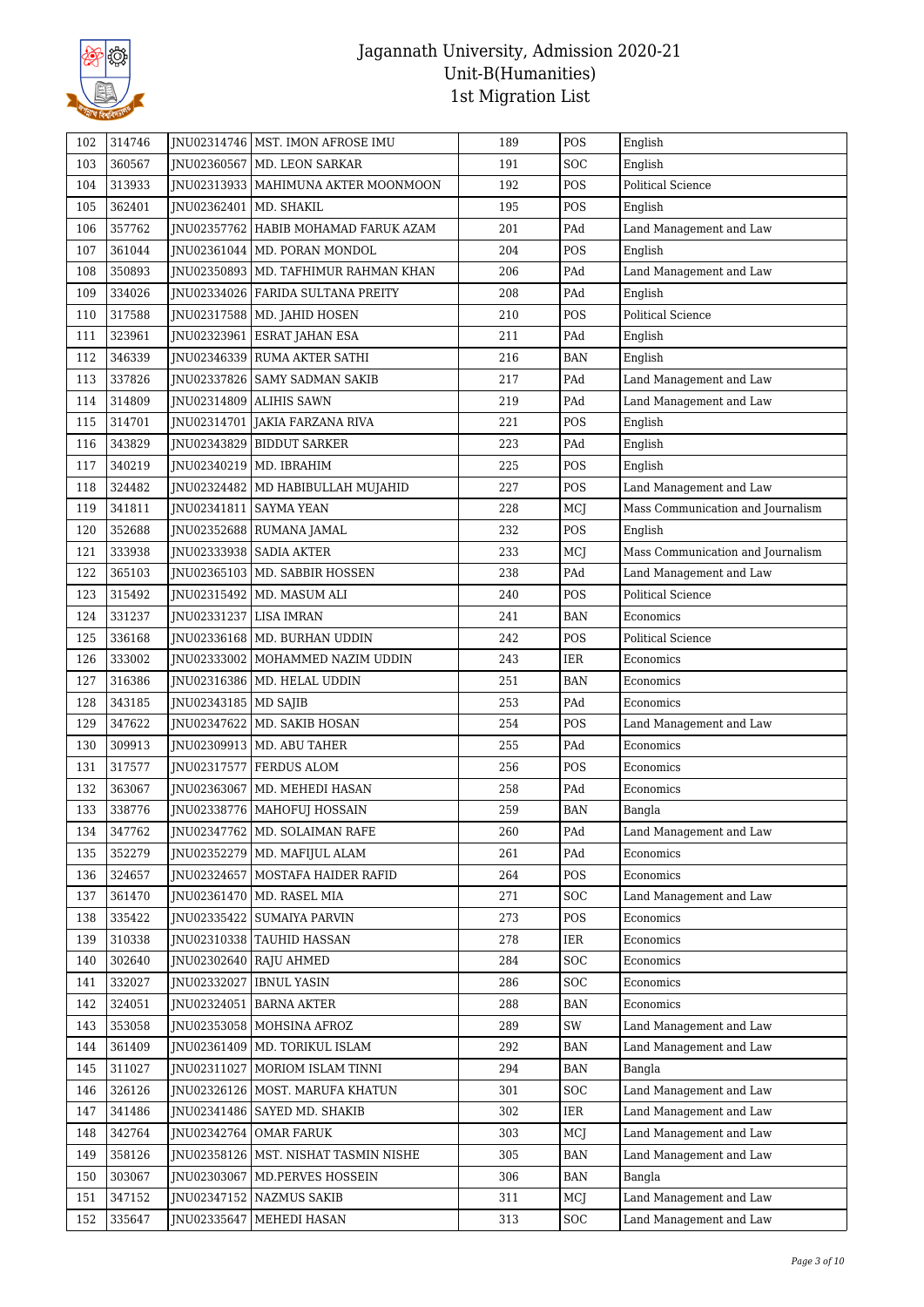

| 153 | 308720 |                          | JNU02308720 SADIA SULTANA                  | 315 | IS                          | Economics                                |
|-----|--------|--------------------------|--------------------------------------------|-----|-----------------------------|------------------------------------------|
| 154 | 358089 |                          | JNU02358089 TANUSHREE MUKHERJEE            | 316 | PHI                         | Public Administration                    |
| 155 | 362160 |                          | JNU02362160 RAMIZ MOLLA                    | 317 | <b>BAN</b>                  | Public Administration                    |
| 156 | 336648 |                          | JNU02336648 MUNZILA AKTER                  | 319 | <b>BAN</b>                  | <b>Political Science</b>                 |
| 157 | 354737 |                          | JNU02354737   MD. NAYAN MOLLA              | 320 | SOC                         | Land Management and Law                  |
| 158 | 354136 |                          | JNU02354136   ABDULLAH AL JUBAIR           | 321 | SOC                         | <b>Political Science</b>                 |
| 159 | 366962 |                          | JNU02366962 RAKIBUL HASAN                  | 322 | <b>BAN</b>                  | Land Management and Law                  |
| 160 | 315076 |                          | JNU02315076   MD. RASEL BABU               | 323 | BAN                         | Bangla                                   |
| 161 | 313172 |                          | JNU02313172   MD. SOHAG MIA                | 325 | SOC                         | Economics                                |
| 162 | 336540 |                          | JNU02336540   SABRIN SULTANA               | 327 | SOC                         | Sociology                                |
| 163 | 366556 | JNU02366556 ASHA MONI    |                                            | 328 | <b>SOC</b>                  | Public Administration                    |
| 164 | 330320 | JNU02330320 FORHAD ALI   |                                            | 329 | MCJ                         | Economics                                |
| 165 | 321226 |                          | JNU02321226   MD. NAYEM HOSSAIN            | 332 | $\ensuremath{\mathsf{BAN}}$ | Bangla                                   |
| 166 | 317950 |                          | JNU02317950   B. M. MAHMUD AL FAHAD HRIDOY | 333 | MCJ                         | Economics                                |
| 167 | 313735 |                          | JNU02313735   MST. MASUMA AKTER            | 334 | SOC                         | Sociology                                |
| 168 | 334789 |                          | JNU02334789   MAHFUZA AKTER MUKTI          | 335 | <b>SOC</b>                  | Economics                                |
| 169 | 343162 |                          | JNU02343162 MD. EKRAM HOSSAIN              | 337 | MCJ                         | Economics                                |
| 170 | 318819 |                          | JNU02318819   MD. SHAHIN MIA               | 338 | <b>SOC</b>                  | Economics                                |
| 171 | 338691 |                          | JNU02338691   SANJIDUR RAHMAN              | 340 | <b>BAN</b>                  | Bangla                                   |
| 172 | 346237 |                          | JNU02346237 SAMIA AKTHER                   | 341 | <b>SOC</b>                  | <b>Political Science</b>                 |
| 173 | 334928 |                          | JNU02334928   NAJMA KHANAM                 | 343 | SW                          | Social Work                              |
| 174 | 345066 |                          | JNU02345066   MD. RAKIBUL HASAN            | 344 | <b>BAN</b>                  | <b>Political Science</b>                 |
| 175 | 313324 |                          | JNU02313324   MOST. WAKIMU SIDDIKA         | 346 | IER                         | Institute of Education and Research(IER) |
| 176 | 308623 |                          | JNU02308623   B. M. MAHMUDUL HASAN MILON   | 347 | SOC                         | <b>Political Science</b>                 |
| 177 | 366433 |                          | JNU02366433 TAUHIDA OMAR                   | 349 | SOC                         | Public Administration                    |
| 178 | 345927 | JNU02345927              | PUJA RANI SAHA                             | 350 | MCJ                         | Public Administration                    |
| 179 | 312133 |                          | JNU02312133 ANAS MOLLAH                    | 351 | HIS                         | <b>Political Science</b>                 |
| 180 | 300849 |                          | JNU02300849   MST. SHEULY KHATUN           | 352 | <b>BAN</b>                  | Bangla                                   |
| 181 | 344886 |                          | JNU02344886   NAZIM UDDIN                  | 354 | <b>BAN</b>                  | Bangla                                   |
| 182 | 300692 |                          | JNU02300692 MST. TANIA AKTER               | 355 | MCJ                         | <b>Political Science</b>                 |
| 183 | 334191 | JNU02334191              | <b>FARZANA RAHMAN</b>                      | 356 | ANT                         | Public Administration                    |
| 184 | 357803 |                          | JNU02357803   MD. SHAKIBUL HASAN SUBHA     | 359 | SOC                         | <b>Political Science</b>                 |
| 185 | 324919 |                          | JNU02324919 SHOFIKUL ISLAM                 | 361 | SOC                         | Public Administration                    |
| 186 | 303362 |                          | JNU02303362   MEHEDI HASAN                 | 363 | <b>BAN</b>                  | Bangla                                   |
| 187 | 305774 |                          | JNU02305774   SANZIDUR RAHMAN              | 366 | IHC                         | Political Science                        |
| 188 | 365597 | JNU02365597              | MD. SHAMEEM HASAN                          | 368 | IHC                         | Political Science                        |
| 189 | 339877 | JNU02339877              | MD. ARAFAT                                 | 369 | MCJ                         | Mass Communication and Journalism        |
| 190 | 337503 | JNU02337503   MD. SAKILE |                                            | 370 | MCJ                         | Public Administration                    |
| 191 | 326660 |                          | JNU02326660 PRIYA MONDOL                   | 371 | SOC                         | Political Science                        |
| 192 | 333911 | JNU02333911              | <b>AMENA AKTHER MOU</b>                    | 373 | SW                          | Social Work                              |
| 193 | 324667 | JNU02324667              | <b>RAYHAN CHOWDHURY</b>                    | 374 | SOC                         | Sociology                                |
| 194 | 301868 |                          | JNU02301868   SHAKIBUR RAHMAN SHOUROV      | 377 | SOC                         | <b>Political Science</b>                 |
| 195 | 343553 |                          | JNU02343553 NAJMUS SAHADAT                 | 379 | MCJ                         | Mass Communication and Journalism        |
| 196 | 303626 |                          | JNU02303626   NAIMUR HASSAN                | 384 | BAN                         | Political Science                        |
| 197 | 322469 |                          | JNU02322469   MD. SAGOR ISLAM              | 385 | SOC                         | Public Administration                    |
| 198 | 303312 |                          | JNU02303312 PROJUKTI VASKOR                | 387 | MCJ                         | Mass Communication and Journalism        |
| 199 | 357952 |                          | JNU02357952 JARIN TASNIM                   | 389 | SOC                         | Sociology                                |
| 200 | 348146 |                          | JNU02348146 SRIJON PAUL                    | 390 | SW                          | Public Administration                    |
| 201 | 331583 |                          | JNU02331583 ABDUL HASIM                    | 393 | <b>SOC</b>                  | Political Science                        |
| 202 | 303484 |                          | JNU02303484   MD. HASAN ISLAM              | 397 | MCJ                         | Mass Communication and Journalism        |
| 203 | 332763 |                          | JNU02332763   MOHAMMAD RAKIBUL HASNAT      | 400 | <b>SOC</b>                  | Sociology                                |
|     |        |                          |                                            |     |                             |                                          |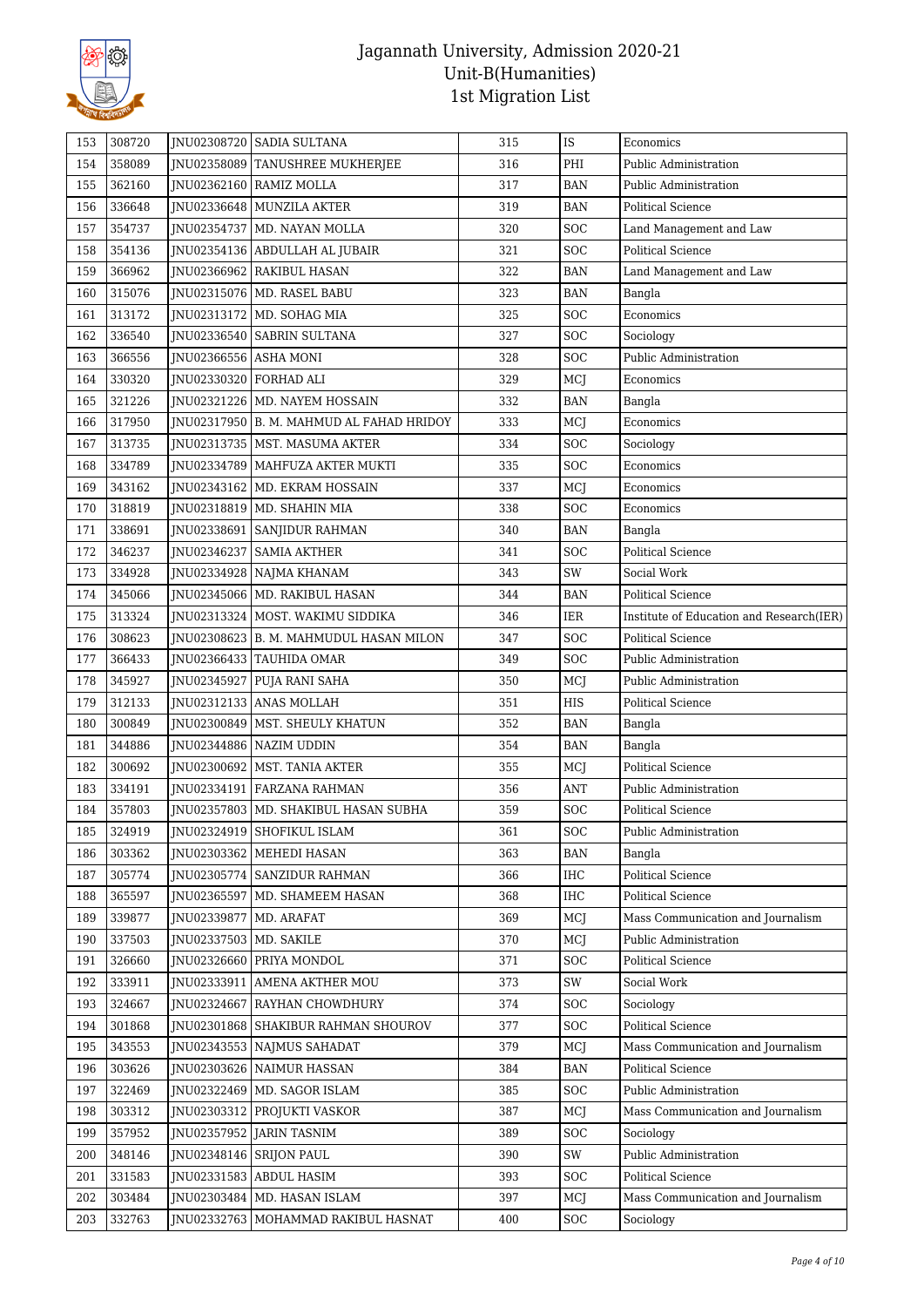

| 204 | 303333 |                         | JNU02303333 ABDULLAH AL MAMUN           | 403 | <b>BAN</b>         | Public Administration                    |
|-----|--------|-------------------------|-----------------------------------------|-----|--------------------|------------------------------------------|
| 205 | 300506 |                         | JNU02300506 SUMONA RAHMAN               | 404 | IS                 | Public Administration                    |
| 206 | 343991 | JNU02343991   MD. SAYED |                                         | 405 | <b>BAN</b>         | <b>Political Science</b>                 |
| 207 | 327478 |                         | JNU02327478   WAFA SARTAJ               | 406 | HIS                | <b>Political Science</b>                 |
| 208 | 320366 |                         | JNU02320366 SHARMIN KHATUN              | 407 | <b>SOC</b>         | <b>Political Science</b>                 |
| 209 | 302251 |                         | JNU02302251   MD. SHAHARIER EMON        | 408 | BAN                | Public Administration                    |
| 210 | 300051 |                         | JNU02300051   FAUZIA FARIA              | 409 | <b>BAN</b>         | Public Administration                    |
| 211 | 333944 |                         | JNU02333944 JANNATUL FERDOUS SUMAYA     | 410 | IER                | Institute of Education and Research(IER) |
| 212 | 353695 |                         | JNU02353695   MD. ABU JAHID             | 412 | SOC                | Sociology                                |
| 213 | 327683 |                         | JNU02327683   MD. BYAZED HASAN          | 413 | <b>BAN</b>         | Bangla                                   |
| 214 | 365144 |                         | JNU02365144 SERABON ISLAM RAHAT         | 414 | <b>BAN</b>         | Bangla                                   |
| 215 | 303307 |                         | JNU02303307 SHANTO KUMAR                | 416 | <b>SOC</b>         | <b>Political Science</b>                 |
| 216 | 341125 | JNU02341125   RIFAT MIA |                                         | 417 | IER                | <b>Political Science</b>                 |
| 217 | 318537 |                         | JNU02318537 ANWAR HOSSAN                | 418 | SOC                | Public Administration                    |
| 218 | 321953 |                         | JNU02321953   MD. SOHEL RANA            | 419 | <b>BAN</b>         | <b>Political Science</b>                 |
| 219 | 362792 |                         | JNU02362792   MD. KAWSER HOSSAIN        | 420 | SOC                | Sociology                                |
| 220 | 352987 |                         | JNU02352987 FARZANA KHATUN              | 421 | <b>SOC</b>         | Sociology                                |
| 221 | 326517 |                         | JNU02326517   MST. JAKIA JANNAT         | 424 | <b>BAN</b>         | Bangla                                   |
| 222 | 348247 |                         | JNU02348247   KHAIRUL ISLAM             | 425 | MCJ                | Public Administration                    |
| 223 | 334466 |                         | JNU02334466   ISHRAT JAHAN              | 426 | <b>BAN</b>         | <b>Political Science</b>                 |
| 224 | 314602 |                         | JNU02314602   MST. GULSHAN AKHTER       | 428 | SOC                | <b>Political Science</b>                 |
| 225 | 331002 | JNU02331002   ROKEYA    |                                         | 433 | SW                 | Political Science                        |
| 226 | 350360 |                         | JNU02350360   MD. RIKUB MIA             | 436 | IER                | Public Administration                    |
| 227 | 362511 |                         | JNU02362511   MD MEHEDI HASAN           | 437 | <b>SOC</b>         | <b>Political Science</b>                 |
| 228 | 314556 |                         | JNU02314556   MD. HANIF HASAN           | 438 | <b>SOC</b>         | Public Administration                    |
| 229 | 341168 | JNU02341168 RUBEL DAS   |                                         | 441 | <b>SOC</b>         | Public Administration                    |
| 230 | 308415 |                         | JNU02308415 SUMAIYA SULTANA             | 442 | IER                | Institute of Education and Research(IER) |
| 231 | 316435 |                         | JNU02316435   MD. FOJLE RABBI           | 443 | IHC                | Bangla                                   |
| 232 | 318511 |                         | JNU02318511 TANVIR AHMED                | 446 | HIS                | <b>Political Science</b>                 |
| 233 | 309843 |                         | JNU02309843   MD. SHAHINUR RAHMAN       | 449 | SW                 | Political Science                        |
| 234 | 343677 |                         | JNU02343677   MD. TAREQUL ISLAM         | 452 | HIS                | Public Administration                    |
| 235 | 345698 |                         | JNU02345698   SHAFAIATUL JINNAT MIM     | 454 | SW                 | Public Administration                    |
| 236 | 363828 |                         | JNU02363828 MARUFA AKTER                | 455 | <b>IHC</b>         | Political Science                        |
| 237 | 326026 |                         | JNU02326026   MST. PAPIYA SULTANA       | 456 | MCJ                | Bangla                                   |
| 238 | 323743 |                         | JNU02323743   SABIKUN NAHAR OISHI       | 457 | IML                | Institute of Modern Language(IML)        |
| 239 | 356689 |                         | JNU02356689 SHAHIDA ALAM SARKER SEEMTHY | 458 | SW                 | Social Work                              |
| 240 | 345804 |                         | JNU02345804 SUMAIYA SULTANA PRITY       | 459 | HIS                | Public Administration                    |
| 241 | 358210 |                         | JNU02358210   MOST. UMMA TASNIM         | 460 | IER                | Public Administration                    |
| 242 | 335094 |                         | JNU02335094   KHADIZA AKTER             | 461 | HIS                | <b>Political Science</b>                 |
| 243 | 331047 | JNU02331047             | TASNUVA JAHAN MIM                       | 463 | IER                | Institute of Education and Research(IER) |
| 244 | 318410 | JNU02318410   JAMAN MIA |                                         | 466 | $\text{SW}\xspace$ | Political Science                        |
| 245 | 362430 |                         | JNU02362430   MD.SHAKIL ALAM            | 467 | MCJ                | Political Science                        |
| 246 | 366499 |                         | JNU02366499 SHILA AKTER SONITA          | 468 | SW                 | Public Administration                    |
| 247 | 324845 |                         | JNU02324845   ALI AHAMMED               | 469 | MCJ                | Public Administration                    |
| 248 | 302576 |                         | JNU02302576   MD. HASANUZZAMAN HERO     | 470 | SW                 | Political Science                        |
| 249 | 317133 |                         | JNU02317133   MD. TAMIM PRAMANIK        | 471 | <b>IHC</b>         | Islamic History and Culture              |
| 250 | 325331 |                         | JNU02325331 TANVIR AHMED                | 473 | MCJ                | Mass Communication and Journalism        |
| 251 | 301396 |                         | JNU02301396   MST. SIRAJUM MONIRA       | 475 | $\mathrm{SW}$      | Social Work                              |
| 252 | 335811 | JNU02335811             | AYRIN HAQUE                             | 476 | <b>IHC</b>         | Political Science                        |
| 253 | 337709 |                         | JNU02337709   MOFIJUL ISLAM             | 477 | MCJ                | Public Administration                    |
| 254 | 323926 |                         | JNU02323926   BOKULY AKTER              | 478 | MCJ                | Bangla                                   |
|     |        |                         |                                         |     |                    |                                          |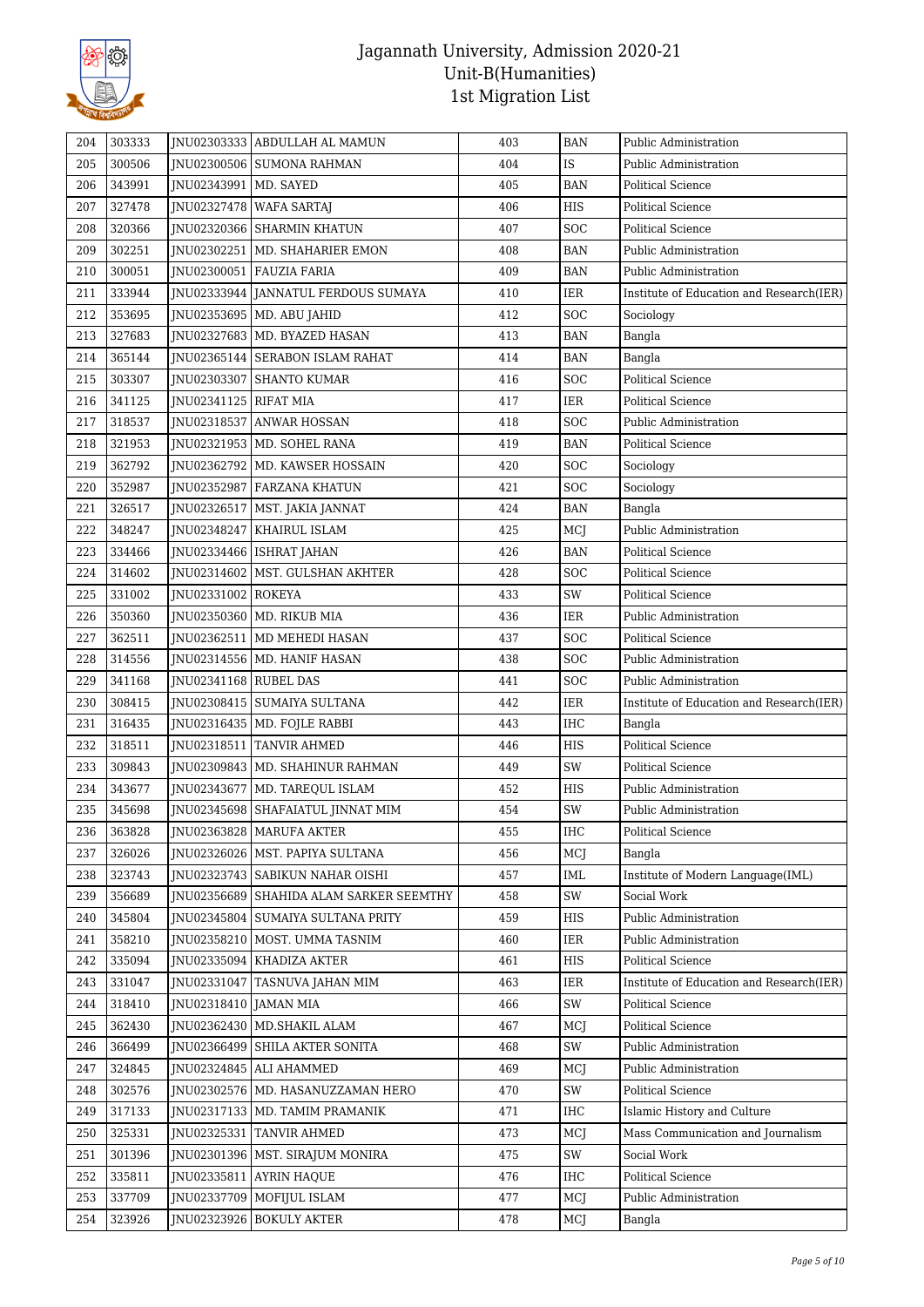

| 255 | 310047 |                          | JNU02310047 HABIBUR RAHAMN                | 481 | MCJ        | Public Administration                    |
|-----|--------|--------------------------|-------------------------------------------|-----|------------|------------------------------------------|
| 256 | 300332 |                          | JNU02300332 MISS.RITU KHATUN              | 482 | MCJ        | Sociology                                |
| 257 | 320585 |                          | JNU02320585   NOORUNNAHAR AKTER           | 483 | SW         | Political Science                        |
| 258 | 303027 | JNU02303027              | MD. RONY ISLAM                            | 486 | HIS        | <b>Political Science</b>                 |
| 259 | 348244 |                          | JNU02348244   MD. ASHIK MIAH              | 487 | <b>IHC</b> | Public Administration                    |
| 260 | 360937 |                          | JNU02360937 RAMKRISHNO NATH DAS           | 488 | MCJ        | Public Administration                    |
| 261 | 336365 |                          | JNU02336365   MD. ARIF HOSSAIN            | 489 | SW         | <b>Political Science</b>                 |
| 262 | 308930 |                          | JNU02308930   S. M. SELIM PARVEJ          | 491 | SW         | Public Administration                    |
| 263 | 317988 |                          | JNU02317988   FAHIM FOYSAL                | 492 | MCI        | Public Administration                    |
| 264 | 347700 | JNU02347700 SHAHAZADA    |                                           | 493 | SW         | <b>Political Science</b>                 |
| 265 | 310004 |                          | JNU02310004   MD. AMINUL AHSAN            | 496 | MCJ        | Public Administration                    |
| 266 | 363903 | JNU02363903   KAZI SADIA |                                           | 497 | SW         | Bangla                                   |
| 267 | 311213 |                          | JNU02311213 AYESHA AKTER SWOPNA           | 499 | SW         | Public Administration                    |
| 268 | 353609 |                          | JNU02353609   S.M.TASIN SAMI              | 501 | SW         | <b>Political Science</b>                 |
| 269 | 347530 |                          | JNU02347530 DELUAR HOSSEN                 | 505 | SW         | <b>Political Science</b>                 |
| 270 | 331074 |                          | INU02331074 FARIAH SULTANA AYSHI          | 507 | ANT        | Public Administration                    |
| 271 | 361670 |                          | INU02361670 SHAHRIN SHABNAM CHAITY        | 508 | PHI        | <b>Political Science</b>                 |
| 272 | 308588 |                          | JNU02308588 FARIHA ARJU                   | 509 | <b>HIS</b> | <b>Political Science</b>                 |
| 273 | 336618 |                          | JNU02336618   MD. SHAH ALAM               | 512 | SW         | Sociology                                |
| 274 | 321375 |                          | JNU02321375   MD. MONNJORUL ISLAM         | 513 | SW         | Public Administration                    |
| 275 | 302451 |                          | JNU02302451   MD.SAJIB HOSSEN             | 514 | HIS        | Bangla                                   |
| 276 | 346345 | JNU02346345   DIPA AKTER |                                           | 518 | HIS        | Bangla                                   |
| 277 | 347868 |                          | JNU02347868   SHUHAG MIA                  | 519 | HIS        | Bangla                                   |
| 278 | 329623 |                          | JNU02329623   MD. TAMIM HOSSAIN           | 520 | <b>HIS</b> | History                                  |
| 279 | 363802 |                          | JNU02363802   SURAIYA SHARA               | 522 | IHC        | Public Administration                    |
| 280 | 334036 |                          | JNU02334036   SADIA ALAM TANIA            | 524 | HIS        | Public Administration                    |
| 281 | 309388 |                          | JNU02309388   MD JAKIR HOSSEN             | 525 | SW         | Bangla                                   |
| 282 | 358540 |                          | JNU02358540   MST. KHADIJA AKTER MIM      | 526 | SW         | Public Administration                    |
| 283 | 307957 | INU02307957              | KHUKU MONI KHATUN                         | 527 | SW         | Public Administration                    |
| 284 | 336737 |                          | JNU02336737 ADETE KUNDU                   | 529 | HIS        | Sociology                                |
| 285 | 325489 | JNU02325489   NAIM AKON  |                                           | 530 | SW         | Sociology                                |
| 286 | 348573 |                          | JNU02348573   MD. JUNAYED                 | 531 | HIS        | Bangla                                   |
| 287 | 317106 |                          | JNU02317106   PAPUN CHANDRA ADHIKARI      | 532 | HIS        | Bangla                                   |
| 288 | 362526 |                          | JNU02362526   MD. BULBUL AHMED            | 536 | <b>HIS</b> | Bangla                                   |
| 289 | 353031 | JNU02353031              | <b>SURIA KHATUN</b>                       | 538 | IS         | <b>Islamic Studies</b>                   |
| 290 | 362216 |                          | JNU02362216 RAZIA KHATUN                  | 543 | HIS        | Mass Communication and Journalism        |
| 291 | 303480 |                          | JNU02303480   KH. MD. SHAJU               | 545 | SW         | Public Administration                    |
| 292 | 321359 | JNU02321359   MASUM MIA  |                                           | 546 | SW         | Mass Communication and Journalism        |
| 293 | 341669 | JNU02341669              | <b>SUMAIYA AKTER ANIKA</b>                | 550 | SW         | Mass Communication and Journalism        |
| 294 | 356547 | JNU02356547              | MST. MAHMUDA AKTER                        | 552 | SW         | Sociology                                |
| 295 | 358041 | JNU02358041              | <b>MST SATU JAHAN</b>                     | 554 | HIS        | Institute of Education and Research(IER) |
| 296 | 324769 |                          | JNU02324769 ABDULLAH AL AMIN SHOHAG       | 556 | ANT        | Mass Communication and Journalism        |
| 297 | 348921 | JNU02348921              | <b>AITUL ISLAM</b>                        | 558 | HIS        | Bangla                                   |
| 298 | 361558 |                          | JNU02361558   ASHPIA AKTER                | 559 | ANT        | Institute of Education and Research(IER) |
| 299 | 303004 |                          | JNU02303004 SHIMUL KUMAR BHODRO           | 562 | HIS        | Mass Communication and Journalism        |
| 300 | 365398 | JNU02365398   MD.FAHAD   |                                           | 564 | IHC        | Mass Communication and Journalism        |
| 301 | 325145 |                          | JNU02325145 NAHID HASAN                   | 566 | HIS        |                                          |
|     |        |                          |                                           |     |            | History                                  |
| 302 | 301096 |                          | JNU02301096   TOMA BISWAS                 | 567 | SW         | Sociology                                |
| 303 | 320076 |                          | JNU02320076   MD. HABIBUR RAHMAN          | 568 | HIS        | Sociology                                |
| 304 | 313365 |                          | JNU02313365   MST. MAHABUBA AKTER MANISHA | 569 | SW         | Sociology                                |
| 305 | 326996 |                          | JNU02326996   MST. SADIA KHATUN           | 571 | HIS        | Bangla                                   |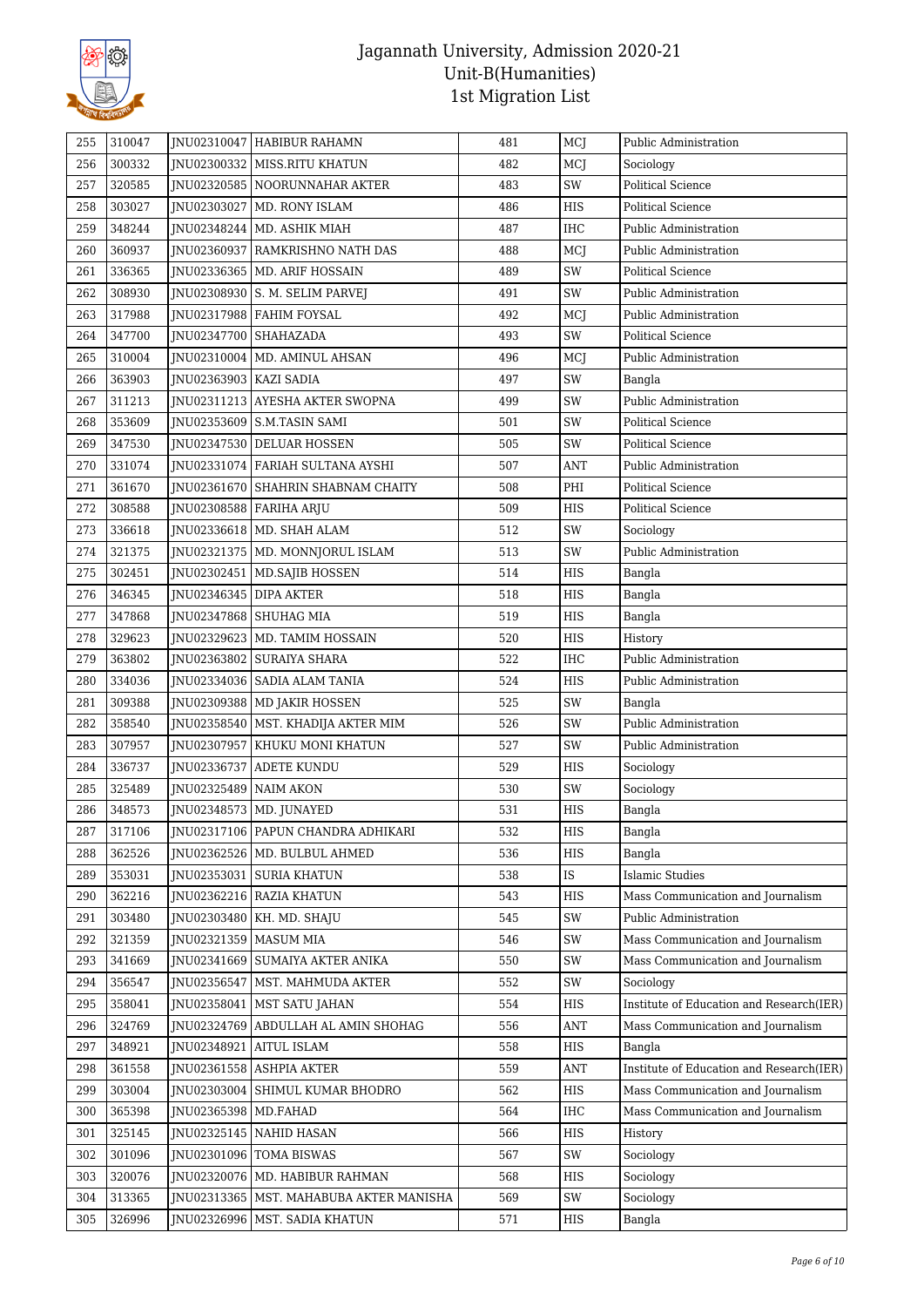

| 306        | 319064           |                          | JNU02319064 RATON BABU                                    | 572        | <b>HIS</b>                  | Bangla                                   |
|------------|------------------|--------------------------|-----------------------------------------------------------|------------|-----------------------------|------------------------------------------|
| 307        | 321463           |                          | JNU02321463   MD. SHAMIM                                  | 574        | SW                          | Sociology                                |
| 308        | 345896           |                          | JNU02345896   NUSRAT - E - JAHAN TAHMINA                  | 576        | SW                          | Mass Communication and Journalism        |
| 309        | 337181           |                          | JNU02337181   MD. MOJAHID                                 | 579        | <b>HIS</b>                  | Mass Communication and Journalism        |
| 310        | 321604           | JNU02321604   MD. ARSHAD |                                                           | 581        | <b>HIS</b>                  | Sociology                                |
| 311        | 331805           |                          | JNU02331805   YASIN AHMED                                 | 582        | HIS                         | Mass Communication and Journalism        |
| 312        | 315786           |                          | JNU02315786   MD. TARAK ANAM RIMON                        | 583        | HIS                         | Sociology                                |
| 313        | 352912           |                          | JNU02352912 DRISTI MAJUMDER                               | 586        | <b>HIS</b>                  | Mass Communication and Journalism        |
| 314        | 323780           |                          | JNU02323780   ISMAT JAHAN MILI                            | 587        | IS                          | Institute of Education and Research(IER) |
| 315        | 356021           | JNU02356021              | <b>SADIA SULTANA</b>                                      | 588        | HIS                         | Bangla                                   |
| 316        | 334014           |                          | JNU02334014   MST. SADIA AFRIN                            | 590        | SW                          | Bangla                                   |
| 317        | 355990           |                          | JNU02355990   MST. NUSRAT JAHAN                           | 591        | <b>HIS</b>                  | Institute of Education and Research(IER) |
| 318        | 346473           |                          | JNU02346473 HUMYRA KABIR TRISHA                           | 592        | HIS                         |                                          |
|            |                  |                          |                                                           |            |                             | Sociology                                |
| 319        | 347442           | JNU02347442 HRIDOY MIA   |                                                           | 593        | <b>HIS</b>                  | History                                  |
| 320        | 309343           |                          | JNU02309343   MD. ASHRAFUZZAMAN                           | 594        | HIS                         | Institute of Education and Research(IER) |
| 321        | 309573           |                          | JNU02309573 MD. ARIFUL ISLAM                              | 595        | <b>IHC</b>                  | Bangla                                   |
| 322        | 303032           |                          | JNU02303032   MD.RAKIBUL ISLAM                            | 596        | <b>HIS</b>                  | Mass Communication and Journalism        |
| 323        | 335500           |                          | JNU02335500 SUMIYA AKTER                                  | 601        | <b>ANT</b>                  | Mass Communication and Journalism        |
| 324        | 315656           |                          | JNU02315656   MD. MOFIJUL HAQUE                           | 603        | <b>HIS</b>                  | Sociology                                |
| 325        | 348091           |                          | JNU02348091   MD. ABDULLAH AL MASUM                       | 604        | <b>HIS</b>                  | Mass Communication and Journalism        |
| 326        | 335224           |                          | JNU02335224 SYEDA SHOALA NASRIN                           | 605        | ANT                         | Mass Communication and Journalism        |
| 327        | 336336           |                          | JNU02336336   MD. AL -AMIN FAHIM                          | 608        | HIS                         | Sociology                                |
| 328        | 357684           |                          | JNU02357684   MD. SAZZAD HOSSAIN                          | 609        | IS                          | Sociology                                |
| 329        | 346559           | JNU02346559 SATI AKTER   |                                                           | 610        | <b>HIS</b>                  | Social Work                              |
| 330        | 312669           |                          | JNU02312669   MD. TARIKUL ISLAM                           | 614        | ANT                         | Mass Communication and Journalism        |
| 331        | 305294           |                          | JNU02305294 HASAN AHMED                                   | 615        | PHI                         | Sociology                                |
| 332        | 334179           |                          | JNU02334179   SANJIDA AFRIN MOON                          | 616        | IS                          | Bangla                                   |
| 333        | 323709           |                          | JNU02323709 SHAIRA ISLAM LIPU                             | 618        | <b>ANT</b>                  | Mass Communication and Journalism        |
| 334        | 366839           |                          | JNU02366839   SHAHADAT HOSEN                              | 622        | IML                         | Institute of Education and Research(IER) |
| 335        | 334062           |                          | JNU02334062 REZWANA KHAN                                  | 623        | IS                          | Institute of Education and Research(IER) |
| 336        | 357971           | JNU02357971   JOIY MONI  |                                                           | 626        | <b>ANT</b>                  | Bangla                                   |
| 337        | 323883           |                          | JNU02323883 JANNATUL MEEM                                 | 628        | PHI                         | Mass Communication and Journalism        |
| 338        | 353639           |                          | JNU02353639   SADIA SULTANA                               | 629        | IHC                         | Islamic History and Culture              |
| 339        | 364921           |                          | JNU02364921   MD. TAOHID ISLAM                            | 630        | $\rm PHI$                   | Mass Communication and Journalism        |
| 340        | 338065           |                          | JNU02338065   MD. SHARIFUL ISLAM                          | 631        | IHC                         | Bangla                                   |
| 341        | 310080           |                          | JNU02310080 SABUJ MAKHAL                                  | 632        |                             |                                          |
| 342        |                  |                          |                                                           |            | PHI                         | Sociology                                |
|            | 308281           |                          | JNU02308281 ATHAI GOLDER                                  | 634        | ANT                         | Institute of Education and Research(IER) |
| 343        | 341969           |                          | JNU02341969   IRIN AKTER RIYA                             | 635        | IS                          | Mass Communication and Journalism        |
| 344        | 320544           |                          | JNU02320544 SOMAIYA KHATUN                                | 638        | IHC                         | Bangla                                   |
| 345        | 354019           |                          | JNU02354019 TONMOY TAROFDAR                               | 641        | ANT                         | Sociology                                |
| 346        | 357650           |                          |                                                           | 642        |                             | Mass Communication and Journalism        |
| 347        |                  |                          | JNU02357650   MD. RAKIB HASSAN                            | 643        | $\ensuremath{\mathsf{IML}}$ | Institute of Education and Research(IER) |
|            | 359571           |                          | JNU02359571   MRITTIKA ROY                                |            | PHI                         |                                          |
| 348<br>349 | 317527           | JNU02317527              | MD. SWOPON HOSEN                                          | 644<br>645 | $\rm IHC$<br>IML            | Sociology                                |
| 350        | 322161           | JNU02322161   MD. SHAHIN |                                                           | 649        | IHC                         | Sociology                                |
|            | 337769           |                          | JNU02337769   MD. ABDUR RAHIM                             |            |                             | Mass Communication and Journalism        |
| 351        | 334018           |                          | JNU02334018 AFROJA AKTER                                  | 653<br>655 | $\operatorname{IS}$         | <b>Islamic Studies</b>                   |
| 352        | 323909           |                          | JNU02323909   FATEMA ALAM                                 |            | IHC                         | Bangla                                   |
| 353        | 334297           | JNU02334297              | <b>LAMIA AKTER</b>                                        | 656        | IHC                         | Bangla                                   |
| 354        | 308864           | JNU02308864 ASIF NAWAJ   |                                                           | 659        | ANT                         | Sociology                                |
| 355<br>356 | 300604<br>347887 | JNU02347887              | JNU02300604   MST .MAHFUZA KHATUN<br><b>ASRAFUL ISLAM</b> | 660<br>662 | IHC<br>ANT                  | Bangla<br>Sociology                      |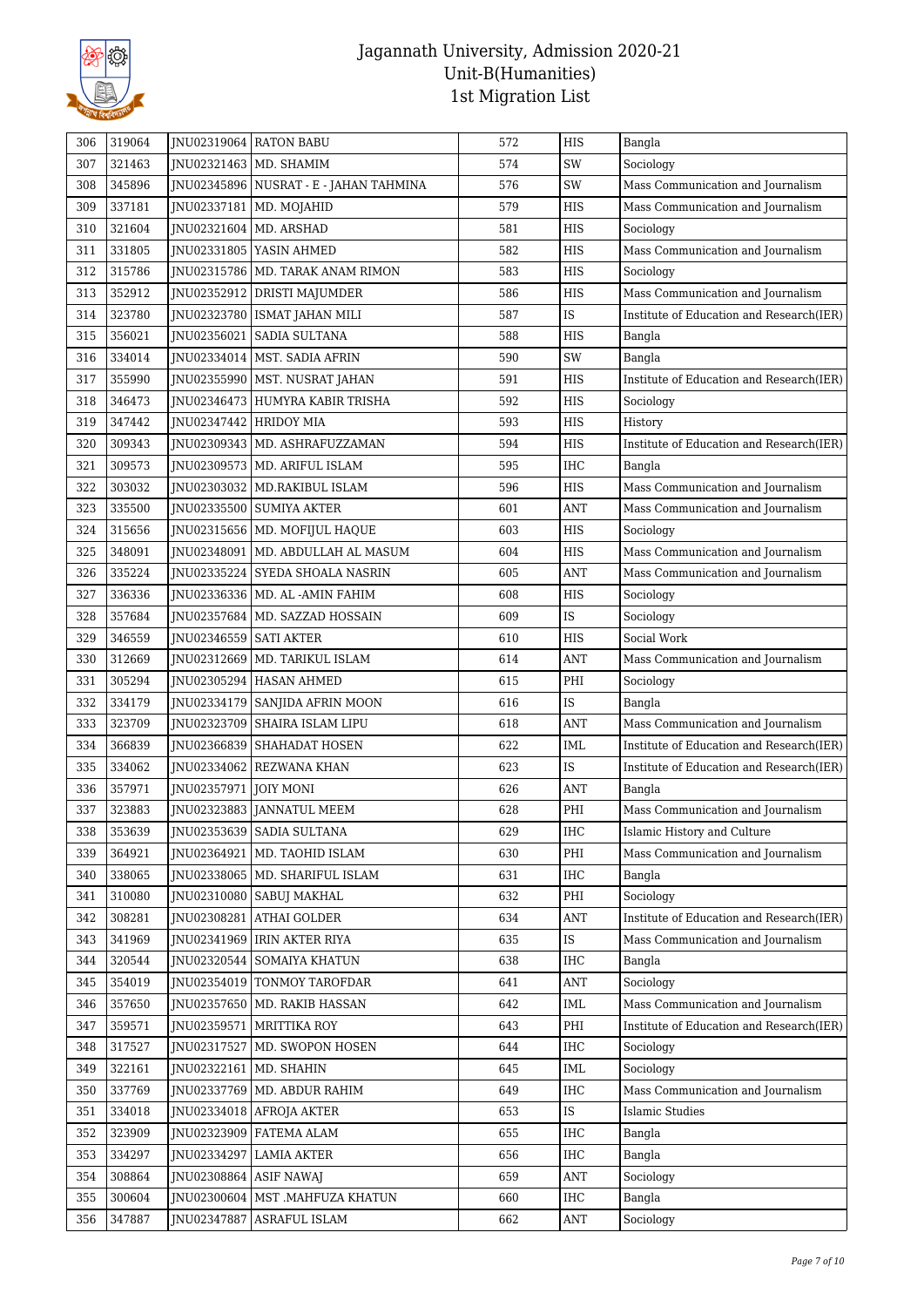

| 357 | 321278 |                         | JNU02321278 UMMUL KHAIR MAHBUBA          | 663 | PHI            | Bangla                                   |
|-----|--------|-------------------------|------------------------------------------|-----|----------------|------------------------------------------|
| 358 | 347710 |                         | JNU02347710   MOSTAFA KAMAL              | 664 | <b>IHC</b>     | Bangla                                   |
| 359 | 305229 |                         | JNU02305229 RAKIBUL HASAN RABBI          | 668 | PHI            | Mass Communication and Journalism        |
| 360 | 301201 |                         | JNU02301201 SUNJIDA SHOVA                | 670 | <b>ANT</b>     | Bangla                                   |
| 361 | 307881 |                         | JNU02307881   MD. ASIF ALI               | 671 | <b>IHC</b>     | Mass Communication and Journalism        |
| 362 | 354964 |                         | JNU02354964   MD. AL- MAMUN              | 672 | IHC            | Sociology                                |
| 363 | 303877 | JNU02303877             | <b>SERI TAPOS KUMER BISSWAS</b>          | 673 | ANT            | Mass Communication and Journalism        |
| 364 | 338196 |                         | JNU02338196   MD. NAZIM HOSSAIN          | 674 | PHI            | Mass Communication and Journalism        |
| 365 | 328304 |                         | JNU02328304   MD. SABBIR HOSSAIN         | 676 | PHI            | Sociology                                |
| 366 | 327834 | JNU02327834             | MD. ZESHAN HOSSEN ZEM                    | 678 | PHI            | Mass Communication and Journalism        |
| 367 | 324929 | JNU02324929             | MD. RASHEDUZZAMAN LIMON                  | 679 | ANT            | Institute of Education and Research(IER) |
| 368 | 346685 |                         | JNU02346685   HABIBA AKTER               | 681 | <b>IHC</b>     | History                                  |
| 369 | 345932 |                         | JNU02345932 TASNIA KHANAM SATU           | 685 | <b>IHC</b>     | Bangla                                   |
| 370 | 311605 |                         | JNU02311605   MAHIR AHNAF RAFID          | 686 | ANT            | Anthropology                             |
| 371 | 300084 |                         | JNU02300084   MST. MITHILA AKTER RIYA    | 687 | <b>IHC</b>     | Sociology                                |
| 372 | 361557 | JNU02361557             | RASHNA SHARMIN KHUSHBU                   | 688 | IS             | Sociology                                |
| 373 | 335594 |                         | JNU02335594 FATEMA TUJ SAMIA             | 690 | <b>ANT</b>     | Mass Communication and Journalism        |
| 374 | 327397 | JNU02327397 BOBY RANI   |                                          | 691 | ANT            | Bangla                                   |
| 375 | 314832 |                         | JNU02314832   MD. RIAJUL ISLAM           | 692 | IHC            | Sociology                                |
| 376 | 309209 |                         | JNU02309209 MD.ZAHIDUL ISLAM             | 693 | PHI            | Sociology                                |
| 377 | 321718 |                         | JNU02321718   SHAMSUL ALAM               | 694 | <b>IHC</b>     | Sociology                                |
| 378 | 339898 |                         | JNU02339898 ALL MARUF-UZ-ZAMAN           | 695 | <b>ANT</b>     | Mass Communication and Journalism        |
| 379 | 358123 |                         | JNU02358123 NOWRIN AKHTER                | 698 | IS             | Sociology                                |
| 380 | 341776 |                         | JNU02341776   MST. NUZHAT TABASSUM TANHA | 699 | <b>IHC</b>     | Bangla                                   |
| 381 | 308552 |                         | JNU02308552   SADIYA SULTANA             | 701 | ANT            | Institute of Education and Research(IER) |
| 382 | 352596 |                         | JNU02352596   SAKERUL ISLAM              | 702 | IML            | Mass Communication and Journalism        |
| 383 | 303546 |                         | JNU02303546   MD ROFIQUZZAMAN NILOY      | 703 | PHI            | Sociology                                |
| 384 | 356056 |                         | JNU02356056   FLORA ISLAM                | 705 | IHC            | Mass Communication and Journalism        |
| 385 | 327251 |                         | JNU02327251 ROKSANA PARVIN               | 709 | <b>IHC</b>     | Bangla                                   |
| 386 | 342214 |                         | JNU02342214 POLY RANI MOJUMDER           | 710 | $\rm PHI$      | Bangla                                   |
| 387 | 352743 |                         | JNU02352743   SANJIDA PIYASH             | 711 | <b>ANT</b>     | Sociology                                |
| 388 | 311583 |                         | JNU02311583 TAHMID HASAN                 | 712 | IS             | Institute of Education and Research(IER) |
| 389 | 352862 |                         | INU02352862 PURNIMA RANI ROKHIT          | 716 | $\mathbf{ANT}$ | Sociology                                |
| 390 | 311565 |                         | JNU02311565 MITU AKTER                   | 718 | ANT            | Bangla                                   |
| 391 | 310875 |                         | INU02310875 SAMIA REZWAN                 | 719 | <b>ANT</b>     | Institute of Education and Research(IER) |
| 392 | 337551 |                         | JNU02337551 TAIMUR KHAN MOBIN            | 720 | PHI            | Mass Communication and Journalism        |
| 393 | 353190 |                         | JNU02353190   SHAMIMA AKTER PUSPO        | 721 | ANT            | Sociology                                |
| 394 | 311783 |                         | JNU02311783   MD KAWSAR MIAH             | 724 | PHI            | Institute of Education and Research(IER) |
| 395 | 307632 |                         | JNU02307632   MST. ASMA AKTER            | 725 | IML            | Mass Communication and Journalism        |
| 396 | 334953 |                         | JNU02334953   BARNALI SAHA               | 727 | ANT            | Mass Communication and Journalism        |
| 397 | 309804 |                         | JNU02309804   MD.NURUL ISLAM             | 729 | ANT            | Social Work                              |
| 398 | 355268 |                         | JNU02355268   MD. HASIBUL HASAN PRINCE   | 730 | IHC            | Bangla                                   |
| 399 | 358797 |                         | JNU02358797 RAZIA AKTER RIMU             | 731 | IML            | Sociology                                |
| 400 | 302983 |                         | JNU02302983   MD. TARIKUL ISLAM          | 733 | IHC            | Institute of Education and Research(IER) |
| 401 | 329126 |                         | JNU02329126   MD. EYASIN HOSSAIN         | 735 | IHC            | Mass Communication and Journalism        |
| 402 | 318149 |                         | JNU02318149   MD. AINUL ISLAM            | 736 | IHC            | Mass Communication and Journalism        |
| 403 | 321787 |                         | JNU02321787   IMRAN SIKDER               | 737 | IHC            | Bangla                                   |
| 404 | 308775 |                         | JNU02308775 ASMA UL HUSNA                | 738 | <b>ANT</b>     | Mass Communication and Journalism        |
| 405 | 346852 |                         | JNU02346852 RAHELI YESMIN PANNA          | 740 | IML            | Institute of Modern Language(IML)        |
| 406 | 364895 | JNU02364895   MD. RASEL |                                          | 741 | $\mathbf{ANT}$ | Institute of Education and Research(IER) |
|     | 357955 |                         | JNU02357955   MST. HALIMA YESMIN         | 742 | <b>IS</b>      |                                          |
| 407 |        |                         |                                          |     |                | Bangla                                   |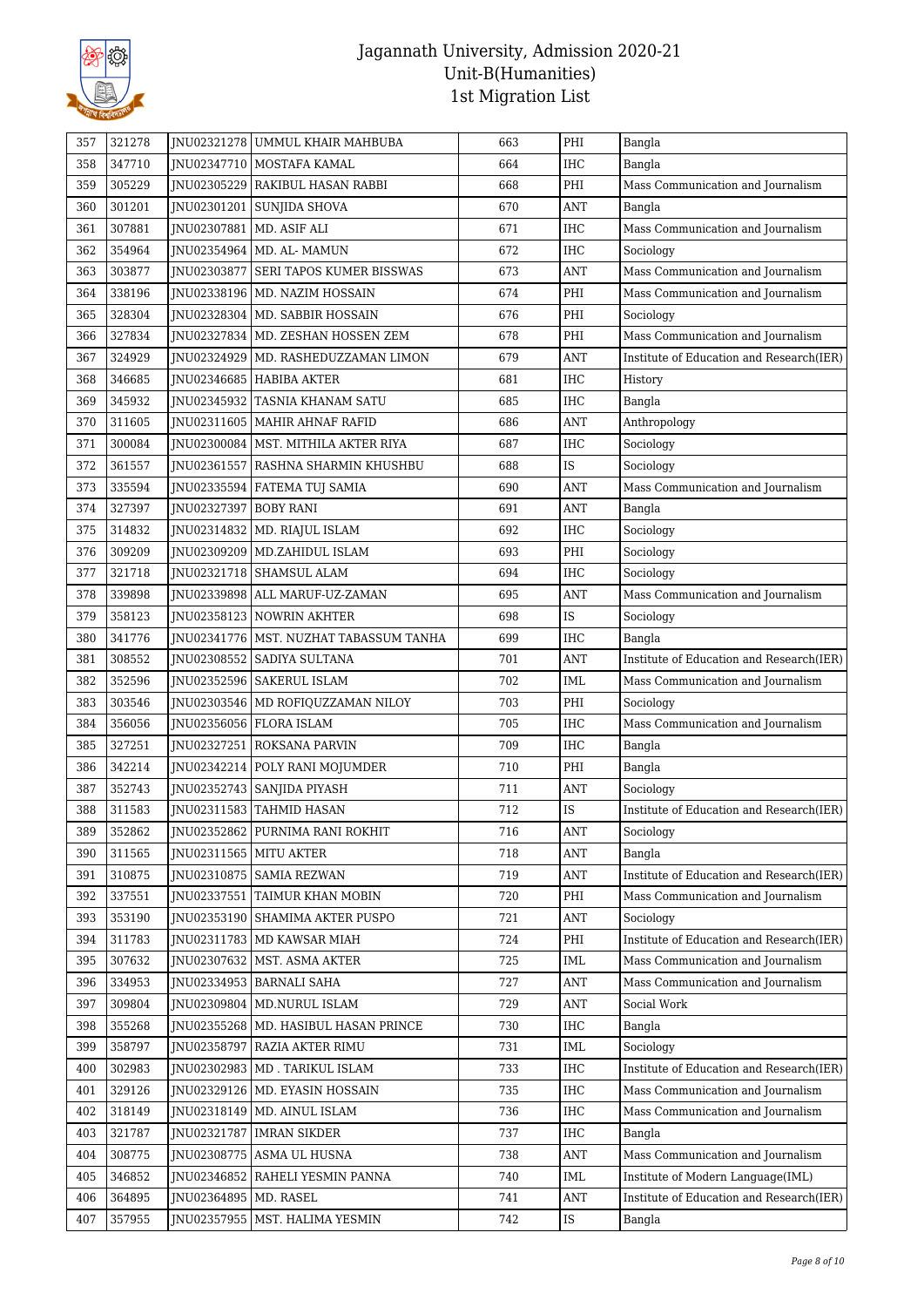

| 408        | 342135 | JNU02342135   RANI AKTER |                                                  | 744 | <b>IHC</b>                       | Bangla                                   |
|------------|--------|--------------------------|--------------------------------------------------|-----|----------------------------------|------------------------------------------|
| 409        | 324528 |                          | JNU02324528   SHAMIMA AKTER                      | 746 | PHI                              | Sociology                                |
| 410        | 324358 |                          | JNU02324358   MD. FAYSAL RAHMAN                  | 747 | <b>IHC</b>                       | Bangla                                   |
| 411        | 366431 | JNU02366431              | FARAH LAMISA SRISTY                              | 748 | PHI                              | Philosophy                               |
| 412        | 330154 |                          | JNU02330154 NASIR UDDIN MOHAMMAD ZABIR           | 749 | <b>IML</b>                       | Bangla                                   |
| 413        | 360597 |                          | JNU02360597 SHAHRIAR HOSSAIN SHIMUL              | 750 | IML                              | Institute of Modern Language(IML)        |
| 414        | 321493 |                          | JNU02321493 ANTOR KUMAR SHORMA                   | 751 | PHI                              | Institute of Education and Research(IER) |
| 415        | 336768 |                          | JNU02336768 JAHANGIR ALAM RAJ                    | 752 | IHC                              | Mass Communication and Journalism        |
| 416        | 311095 |                          | JNU02311095   MD. HELALUZZAMAN                   | 753 | <b>IHC</b>                       | Institute of Education and Research(IER) |
| 417        | 300225 |                          | JNU02300225 SHIRINA KHATUN                       | 754 | IHC                              | Sociology                                |
| 418        | 315205 |                          | JNU02315205 RAM CHANDRA RAY                      | 755 | PHI                              | Mass Communication and Journalism        |
| 419        | 300090 |                          | JNU02300090   MST AYESHA ISLAM                   | 756 | PHI                              | Mass Communication and Journalism        |
| 420        | 324790 | JNU02324790              | <b>AYUBUR RAHMAN</b>                             | 757 | IHC                              | Mass Communication and Journalism        |
| 421        | 362082 | JNU02362082 DOLA AKTER   |                                                  | 758 | IS                               | Social Work                              |
| 422        | 329529 |                          | JNU02329529   MD. NOWAZ SHARIF                   | 759 | IS                               | Mass Communication and Journalism        |
| 423        | 328406 |                          | JNU02328406 TAUFIQ IMROZ                         | 760 | <b>ANT</b>                       | Sociology                                |
| 424        | 327368 |                          | JNU02327368 ABU MUSA MD. SAFIULLAH SAYEM         | 761 | <b>IHC</b>                       | Bangla                                   |
| 425        | 353084 |                          | JNU02353084   SUMAIYA KHATUN                     | 763 | <b>IHC</b>                       | Sociology                                |
| 426        | 318000 |                          | JNU02318000   MD. ABDUR RAZZAK                   | 764 | <b>IHC</b>                       | Social Work                              |
| 427        | 357584 |                          | JNU02357584   MD. ZAKIR HOSSAIN                  | 766 | PHI                              | Sociology                                |
| 428        | 338406 |                          | JNU02338406   MAHMUDUL HASAN                     | 769 | <b>ANT</b>                       | Mass Communication and Journalism        |
| 429        | 358324 |                          | JNU02358324   MOST. AFIYA KHATUN                 | 770 | <b>IHC</b>                       | Sociology                                |
| 430        | 339270 |                          | JNU02339270   MAHTHIR SUN                        | 771 | PHI                              | Mass Communication and Journalism        |
| 431        | 342397 | JNU02342397              | <b>HIRAMONI AKTER</b>                            | 773 | <b>IHC</b>                       | Bangla                                   |
| 432        | 308324 |                          | JNU02308324 JESIA KHATUN                         | 775 | ANT                              | Sociology                                |
| 433        | 324698 |                          | JNU02324698 MONIR HOSSEN                         | 776 | <b>ANT</b>                       | Mass Communication and Journalism        |
| 434        | 332656 |                          | JNU02332656   IVAN TAHSEEB                       | 783 | PHI                              | Mass Communication and Journalism        |
| 435        | 317386 |                          | JNU02317386   ABDUS SAMAD                        | 788 | ANT                              | Sociology                                |
| 436        | 333975 |                          | JNU02333975 SAMIA AKTER                          | 789 | IS                               | Mass Communication and Journalism        |
| 437        | 315198 |                          | JNU02315198   MD. ZAHID HASAN                    | 793 | PHI                              | Bangla                                   |
| 438        | 300440 |                          | JNU02300440   TAJKIA AKTER                       | 794 | IS                               | Bangla                                   |
| 439        | 302567 |                          | JNU02302567 MD RUBEL HOSEN                       | 797 | IS                               | Institute of Education and Research(IER) |
| 440        | 335469 |                          | JNU02335469 NAFISA TASNIM                        | 798 | $\mathbf{A}\mathbf{N}\mathbf{T}$ | Institute of Education and Research(IER) |
| 441        | 312902 |                          | INU02312902 SHIMA AKTER                          | 799 | PHI                              | Bangla                                   |
| 442        | 346417 | JNU02346417              | <b>BANOSRI SARKER</b>                            | 804 | PHI                              | Bangla                                   |
| 443        | 315041 | JNU02315041              | <b>ISTIAK AHAMMOD</b>                            | 811 | PHI                              | History                                  |
| 444        | 357525 |                          | JNU02357525   MD. ALIF HOSEN                     | 813 | PHI                              | Bangla                                   |
| 445        | 351849 | JNU02351849              | MOHAMMED IBRAHIM                                 | 817 | IS                               | Mass Communication and Journalism        |
| 446        | 332668 |                          | JNU02332668   MAHEDI HASAN                       | 819 | PHI                              | Mass Communication and Journalism        |
| 447        | 300119 |                          | JNU02300119 SABRINA SULTANA TISHA                | 820 | <b>IS</b>                        | Sociology                                |
| 448        | 354733 |                          | JNU02354733   MOSFIQUR RAHMAN EMON               | 821 | PHI                              | Mass Communication and Journalism        |
| 449        | 320352 |                          | JNU02320352   MOST. JUBAIDA SIDDIKA              | 822 | PHI                              | Sociology                                |
| 450        | 341686 |                          | JNU02341686   AYESHA AKTHER                      | 825 | IS                               | Sociology                                |
|            | 364048 |                          |                                                  | 826 | PHI                              |                                          |
| 451        | 352701 | JNU02352701              | JNU02364048   MARIUM MUNIA<br><b>DOLA KHATUN</b> | 827 | IS                               | Bangla<br>Bangla                         |
| 452<br>453 | 331053 |                          | JNU02331053   SUMAIYA JANNAT MOHIMA              | 829 | IS                               |                                          |
|            |        |                          |                                                  |     |                                  | Mass Communication and Journalism        |
| 454        | 317691 |                          | JNU02317691   MD. SAHINUR RAHMAN                 | 832 | IS                               | History                                  |
| 455        | 363137 | JNU02363137              | MD. JUNAET SHEIKH                                | 836 | IS                               | Mass Communication and Journalism        |
| 456        | 362866 |                          | JNU02362866   MAHMUDUZZAMAN PAVEL                | 837 | IS                               | History                                  |
| 457        | 343245 |                          | JNU02343245   MD. TANVIR AHAMAD                  | 838 | IS                               | Institute of Education and Research(IER) |
| 458        | 300754 | JNU02300754              | <b>PANNA KHATUN</b>                              | 841 | IS                               | Sociology                                |